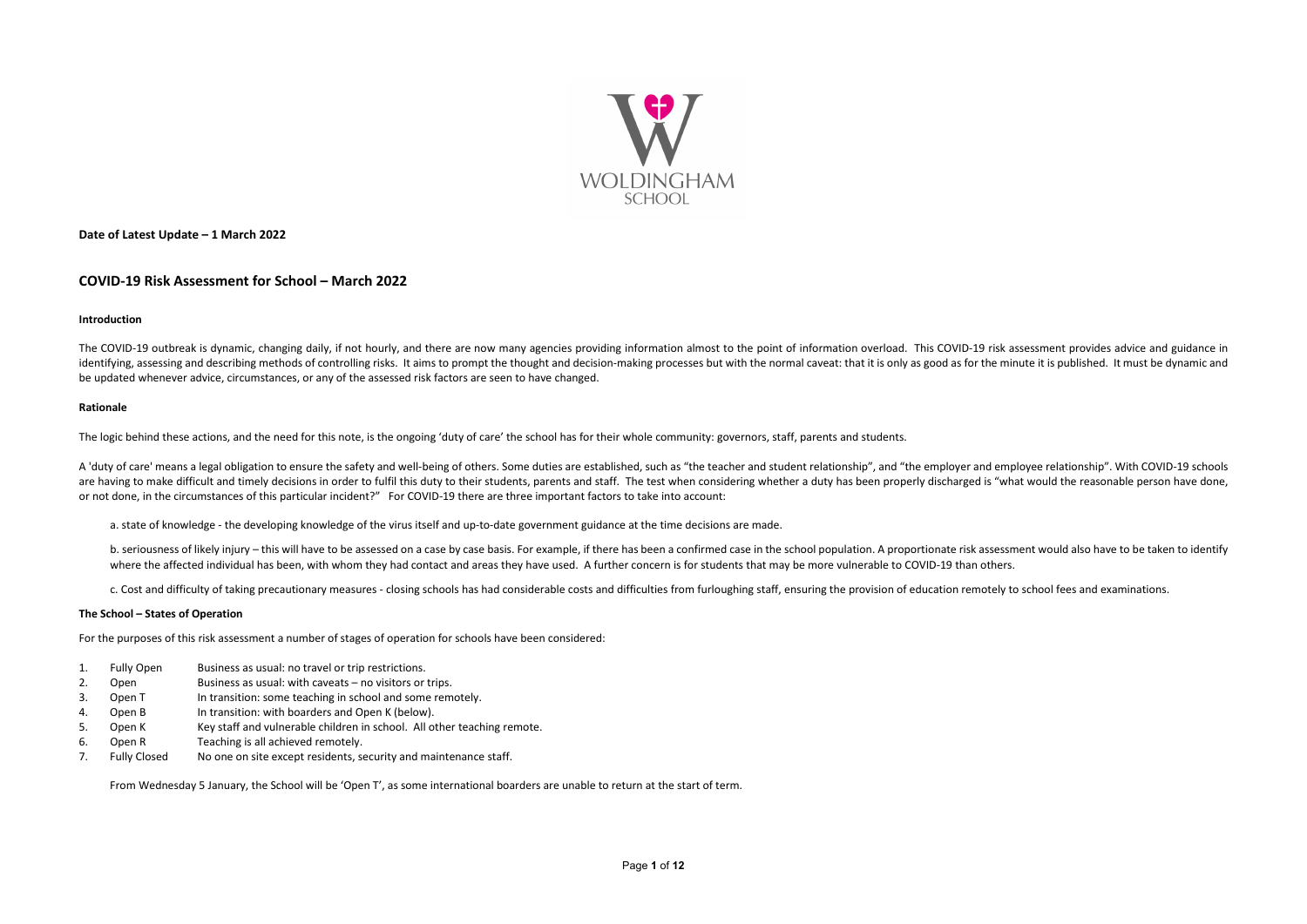#### **Running the School - Assessing the Risk**

Assessing COVID-19 is particularly awkward as the outcome of the risk assessment for one group within a school will have an impact on another: teaching staff, support staff, visitors and contractors (if these groups are al and students of varying age groups and class size.

The overall assessment of risk will require daily revision and should include but not be limited to:

- A. Is government advice being regularly accessed, assessed, recorded and applied?
- B. Are changes regularly communicated to staff, students, parents and governors?
- C. Are changes reviewed by governors?
- D. Is access to school controlled effectively and are visitor (if allowed) details recorded?
- E. Are Social Distancing (SD) and other hygiene rules communicated, understood and applied?
- F. Are staff and students being reminded and checked to ensure they are complying with hygiene and SD rules?
- G. Is there sufficient supplies of hygiene materials and are they well placed?
- H. Has the cleaning regime been regularly re-assessed and, if necessary, revised to high risk areas such as toilets, door handles, switches, handrails and regularly used hard surfaces?
- I. What precautions are being used to keep shared teaching equipment (e.g. musical instruments) hygienic?
- J. Are high risk areas being regularly monitored (including boarding areas) for hygiene?
- K. Are contingency plans in place for the transition to full opening (or re-closing) including rapidly sharing decisions?
- L. Are all the risks identified properly mitigated and regularly re-assessed?

- M. What SD rules have the school decided? Are they different for various activities (play, games, drama, and music) and locations (classroom, outside) and have all adhered to these SD rules?
- N. What PPE has been recommended and, dependent on risk assessment, what has the school decided to equip staff and students? The range of PPE may include:
	- a. Masks;
	- b. Gloves;
	- c. shields (for face or lecterns, desk separators, staff desks);
	- d. Sanitisers (gel and tissues).
- O. Medical. Who has:
	- a. Pre-existing medical conditions and are they fully declared?
	- b. Have all vulnerable students, parents and staff been identified and recorded?
	- c. Tested positive for COVID-19 and is it recorded? (for elimination purposes)?
	- d. Come into contact with anyone tested positive to COVID-19?
	- e. Travelled where: other than home and school? (via app or written diary).
	- f. Been sent home with COVID-19 symptoms (a cough, high temperature or shortness of breath)?
- P. Have all adhered to the external socialising rules set by the school such as:
	- a. shopping;
	- b. parties;
	- c. games and play;
	- d. travel (other than home to school and return).
- Q. Are plans being considered for school events including plays, concerts, parent and teacher meetings etc?

In addition to the above, the following will need to be considered for students, parents and staff: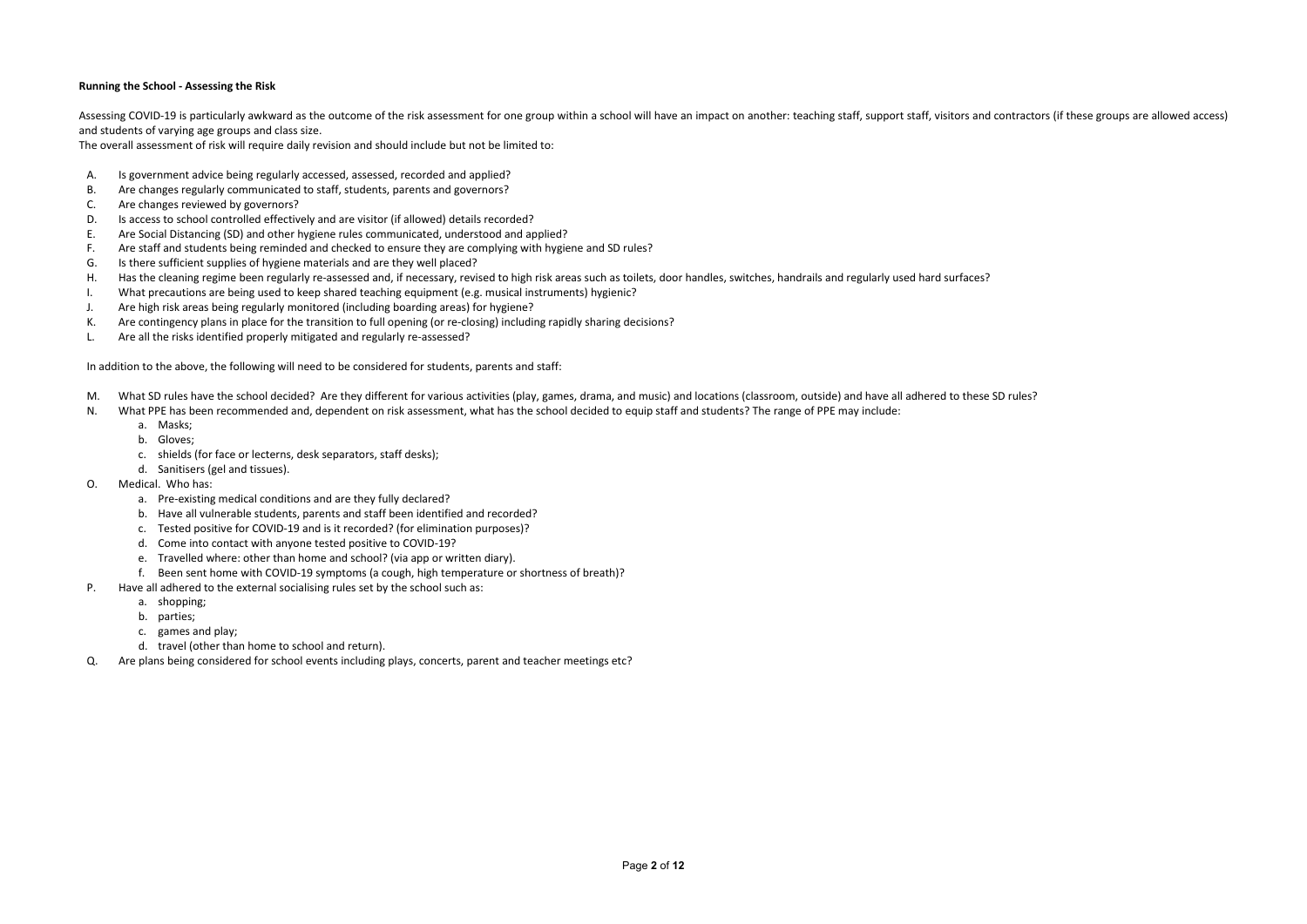### **Annex A to Woldingham School COVID-19 Risk Assessment**

## **Section 1 Overall Risk Assessment**

| <b>Section</b> | <b>Issue / Risk</b>                                                                                                                                  | <b>Control Measures</b>                                                                                                                                                                                                                                                                                                                                                                                                                                                                                                                                                                                                                                                                                                                              | <b>Outcome</b>                                                                                                                                                                                                                                                                                     | <b>Comment</b>                                                                                                                                                                                                                                                          |
|----------------|------------------------------------------------------------------------------------------------------------------------------------------------------|------------------------------------------------------------------------------------------------------------------------------------------------------------------------------------------------------------------------------------------------------------------------------------------------------------------------------------------------------------------------------------------------------------------------------------------------------------------------------------------------------------------------------------------------------------------------------------------------------------------------------------------------------------------------------------------------------------------------------------------------------|----------------------------------------------------------------------------------------------------------------------------------------------------------------------------------------------------------------------------------------------------------------------------------------------------|-------------------------------------------------------------------------------------------------------------------------------------------------------------------------------------------------------------------------------------------------------------------------|
| 1.             | Government advice not<br>being regularly accessed,<br>assessed, recorded and<br>applied.<br>Guidance changes regularly<br>and may be lack of clarity | As the pandemic evolves together with scientific knowledge of the virus, advice is being issued and amended almost daily. It is imperative<br>that we keep up to date with the latest advice on COVID-19 (COVID-19) available at websites such as:<br>Schools: Safe working in education, childcare and children's social care<br>Reopening Schools: Actions for Schools during the coronavirus outbreak<br>Guidance for schools: Managing coronavirus (COVID-19) in education and childcare settings<br>Boarding: Guidance on isolation for residential educational settings<br><b>Covid Tests for School. Covid Tests for Schools.</b>                                                                                                             | Advice and guidance are followed<br>to ensure robust compliance<br>Compliance is seen in practice.                                                                                                                                                                                                 | Scrutiny and<br>agreement needed<br>if & when<br>government<br>guidance appears<br>ambiguous                                                                                                                                                                            |
|                |                                                                                                                                                      | Work and HSE: Working safely during the coronavirus (COVID-19) pandemic<br>NHS advice: Coronavirus: how to stay safe and help prevent the spread<br>Cleaning: COVID-19: cleaning in non-healthcare settings outside the home<br>Nominated members of staff (Head, Deputy Heads & DFO) to complete a regular review of the above and any other key information<br>channels and feedback key points to SLT and key members of staff. Ensure that this risk assessment is reviewed and updated in line with<br>any changes to the guidance.<br>Develop action plans with clear targets and timelines to implement any changes to school operations, with regular monitoring by SLT and<br>directing line managers to regularly review practice on site. | School practices and procedures<br>remain up to date and compliant<br>with the latest advice and<br>guidance.                                                                                                                                                                                      | Once initial RA is<br>established,<br>designated staff<br>are responsible for<br>amendments in the<br>light of discussions<br>and decisions<br>Method<br>statements for<br>teachers and<br>students to be<br>established and<br>shared - these are<br>underpinned by RA |
| 2.             | Communicating 'system of<br>controls' (see explanation<br>above) and how they are<br>applied.                                                        | The School has a robust communication strategy that communicates to governors, staff, students, parents and other members of the School<br>community, including:<br><b>Social Media Posts</b><br>Emails to governors, staff, students and parents - Returning to School communication sent to all<br>Head's briefings and newsletters<br>Board of Governors Meeting & Governors' Committees<br>Staff Conference before start of Spring Term to advise staff<br>The Government directed that all Schools should re-open In January. The School provided an onsite asymptomatic testing facility, so<br>students are able to be tested in school using the government provided lateral flow tests.                                                     | The School procedures and<br>decisions are communicated to<br>governors, parents, staff and<br>students to ensure all understand<br>the procedures and expectations<br>the School has put in place for best<br>managing the risks posed by<br>COVID-19.<br>Updates to be provided, as<br>required. | The School cannot<br>eliminate risk, but<br>the RA and good<br>communications<br>will allow the<br>school to manage<br>risks.                                                                                                                                           |
| 3.             | Assessments, procedures<br>and other important matters<br>to be reviewed and updated                                                                 | The School has a comprehensive Governing Board process that has clear sight of this Risk Assessment and hence feels appropriately<br>informed regarding the safe return of the community to the School.<br>SLT will be reviewing and monitoring the RA in light of practice and changing government or health guidance.<br>Safeguarding Addendum and other policies related to Safeguarding have been sent to the Safeguarding Governor and approved at the<br>Education and Welfare Committee.                                                                                                                                                                                                                                                      | The Governors are satisfied by the<br>comprehensive risk assessment<br>that the school has acted properly<br>to meet its duty of care to parents,<br>students and staff.                                                                                                                           | Governors<br>reviewed RA 31<br>August 2020<br>following updated<br>Govt guidance on<br>29 August.                                                                                                                                                                       |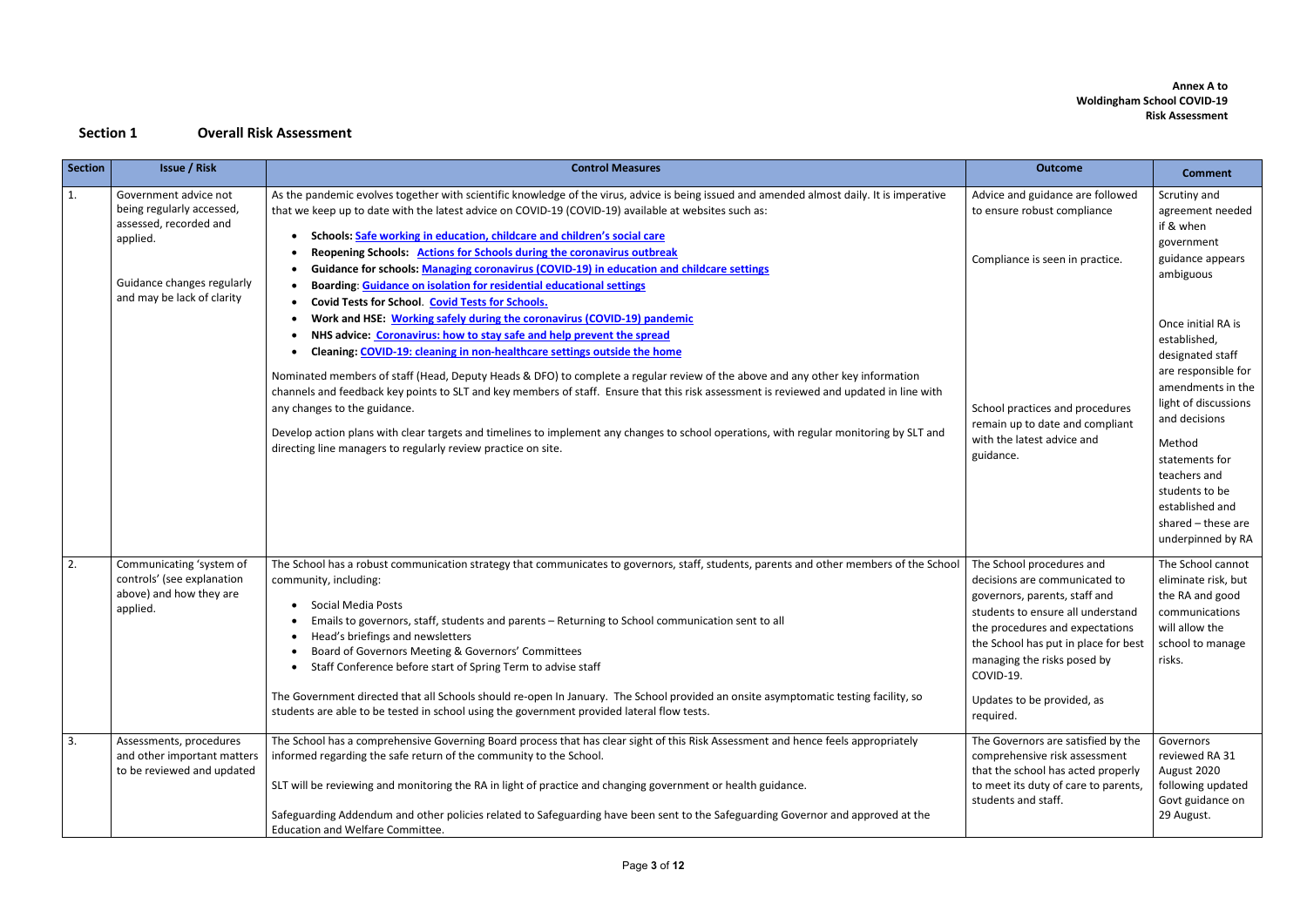| 4.         | Reminding and checking<br>staff and students are<br>complying with hygiene and<br>SD rules                                                                      | The scientific and government advice is to emphasise good hygiene, social distancing (SD) to prevent the spread of COVID-19. In addition,<br>the school has a clear system for managing people who are unwell or have to self-isolate (See Section 2).<br>Brief staff and students on the need to:<br>wash or sanitise their hands regularly.<br>$\bullet$<br>good respiratory hygiene practices (i.e. covering your mouth and nose with your bent elbow or tissue when you cough or sneeze,<br>'catch it, bin it, kill it).<br>avoid touching their face (and especially the eyes, nose and mouth).<br>One way system in the main school corridors.<br>From February, the Government says that face coverings do not have to be worn in classrooms and in communal areas. From 24<br>$\bullet$<br>February, the School has adopted the policy of not requiring masks to be work around the school site but will keep this under<br>review should the number of positive cases increase.<br>Posters in key locations are displayed to remind staff and students of good hand and respiratory hygiene practices.<br>$\bullet$ | Adoption of good hygiene practices<br>reduce the risk of any<br>contamination or spread of the<br>virus.                                                              |                                                                                                                               |
|------------|-----------------------------------------------------------------------------------------------------------------------------------------------------------------|------------------------------------------------------------------------------------------------------------------------------------------------------------------------------------------------------------------------------------------------------------------------------------------------------------------------------------------------------------------------------------------------------------------------------------------------------------------------------------------------------------------------------------------------------------------------------------------------------------------------------------------------------------------------------------------------------------------------------------------------------------------------------------------------------------------------------------------------------------------------------------------------------------------------------------------------------------------------------------------------------------------------------------------------------------------------------------------------------------------------------|-----------------------------------------------------------------------------------------------------------------------------------------------------------------------|-------------------------------------------------------------------------------------------------------------------------------|
| 5.         | Sufficient supplies of<br>hygiene materials and<br>location                                                                                                     | Review stocks of cleaning substances and equipment, and PPE weekly and purchase additional stocks if required.<br>Review location of hygiene material.<br>The Domestic Services Team will monitor daily the supply of handwashing and drying facilities, also deploying hand sanitising gel to suitable<br>areas around the site.                                                                                                                                                                                                                                                                                                                                                                                                                                                                                                                                                                                                                                                                                                                                                                                            | The School has adequate hygiene<br>materials that are suitably<br>deployed around the site.                                                                           |                                                                                                                               |
| 6.         | Cleaning regime - re-<br>assessed / revised inc high<br>risk areas such as toilets,<br>door handles, switches,<br>handrails and regularly used<br>hard surfaces | Review cleaning regime (e.g. consider areas of the school remaining in use, location of frequently touched objects and surfaces, suitability<br>of existing cleaning substances and equipment used etc.), with a view to improving the frequency and intensity of cleaning.<br>Routine cleaning and disinfection of frequently touched objects and surfaces, especially key entry points and toilets - DS efforts to focus on<br>this. Where appropriate doors will be propped open to reduce touch points; all will be encouraged to avoid using their hands-on door<br>surfaces if possible<br>Cleaning staff to be provided with suitable PPE (i.e. disposable gloves as a minimum).<br>Classroom kits will be supplied with sanitiser, tissues, wipes and gloves.<br>The School has purchased fogging equipment and high use areas such as minibuses will be fogged regularly.                                                                                                                                                                                                                                           | There is a robust cleaning system in<br>place to maintain a safe working<br>environment.                                                                              | Everyone has a part<br>to play in<br>maintaining good<br>hygiene practices<br>and the cleaning<br>regime<br>supplements this. |
| $\prime$ . | High risk areas - regularly<br>monitored (including<br>boarding areas) for hygiene                                                                              | Flexi boarding students will be kept in the same boarding house as would be customary for their year group, but they will have separate<br>facilities from full boarders, using different corridors, bathroom facilities etc.<br>Medical Centre: strict hygiene rules applied and monitored by medical staff.<br>Procedures established if staff or students become unwell or develop Covid symptoms.<br>Separate RA produced for quarantine house (saved in Covid Folder RA).                                                                                                                                                                                                                                                                                                                                                                                                                                                                                                                                                                                                                                               | School is alert to high risk areas<br>and careful practices are<br>maintained by relevant staff.                                                                      |                                                                                                                               |
| 8.         | Contingency plans for the<br>transition to full opening (or<br>re-closing) including rapidly<br>sharing decisions.                                              | SLT have mobile phones to enable quick communication.<br>Methods of rapid communication to the school community, including social media platforms, Teams, website and iSAMS communication to<br>parents, students and guardians.                                                                                                                                                                                                                                                                                                                                                                                                                                                                                                                                                                                                                                                                                                                                                                                                                                                                                             | Careful planning means the school<br>is ready to adjust its plans if<br>needed and can communicate<br>these quickly.                                                  | Appropriate school<br>staff available to<br>initiate<br>communications.                                                       |
| 9.         | Identification and<br>reassessment of all the risks                                                                                                             | This RA provides the basis for identifying risks and the mitigation measures put in-place.                                                                                                                                                                                                                                                                                                                                                                                                                                                                                                                                                                                                                                                                                                                                                                                                                                                                                                                                                                                                                                   | Reviewed on an ongoing basis and<br>has details of the measures taken<br>to safeguard the health and well-<br>being of staff, students and visitors<br>to the school. |                                                                                                                               |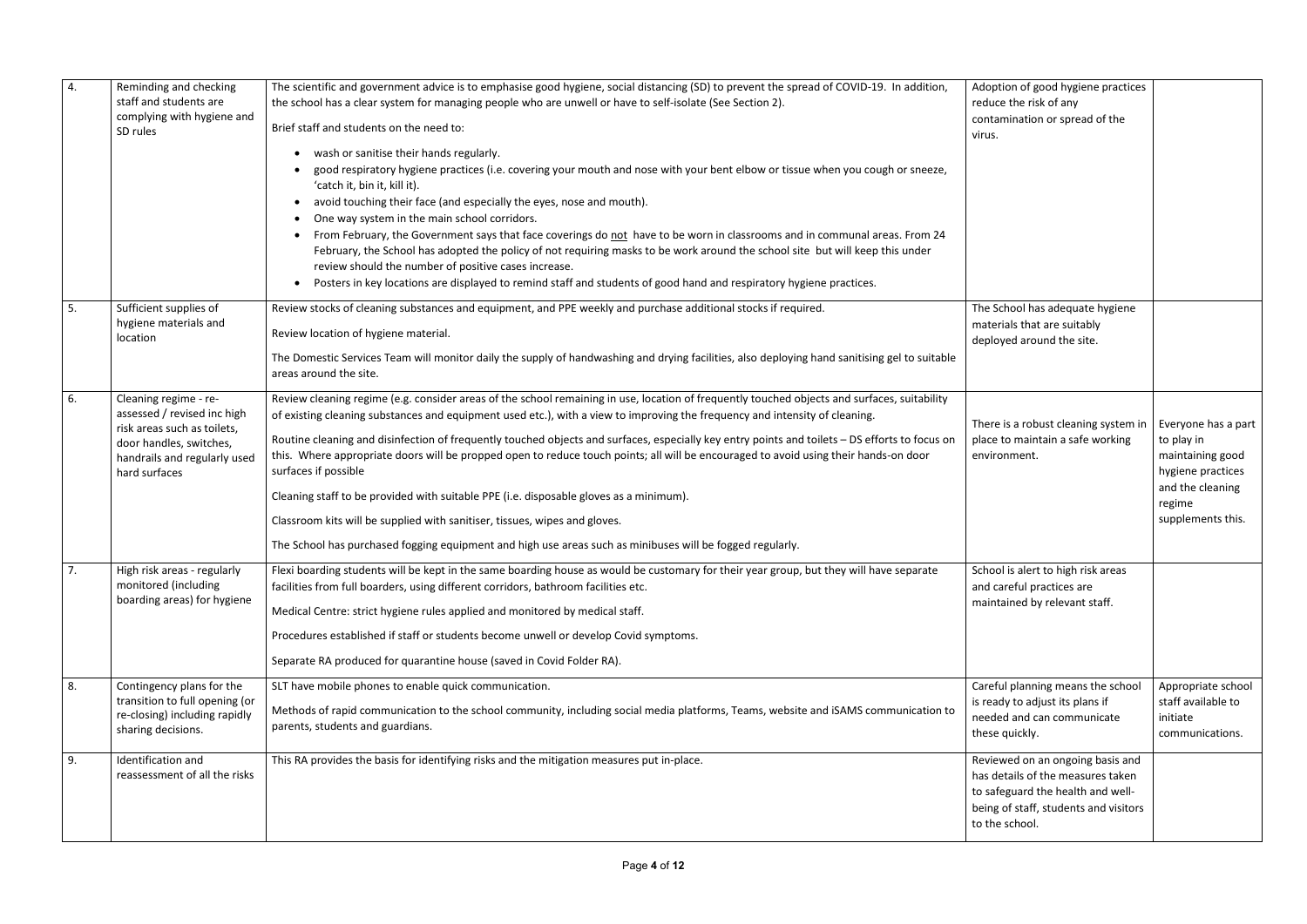| 10. | <b>Visitors</b> | Visitors to the premises will continue; and from 21 February will no longer have to provide evidence a negative lateral flow test. Visitors will<br>Government guidance adhered to<br>be by appointment only and will be reminded of the School's SD and hygiene procedures. Reception has a separate stock of lanyards which  <br>at all times<br>will be disinfected after each use. The School will assess whether the professionals need to attend in person or can do so virtually. |  |
|-----|-----------------|------------------------------------------------------------------------------------------------------------------------------------------------------------------------------------------------------------------------------------------------------------------------------------------------------------------------------------------------------------------------------------------------------------------------------------------------------------------------------------------|--|
|     |                 | The School will manage other visitors to the site, such as contractors, and deliveries. The School has a dedicated delivery site for post and<br>parcels below Reception, which can better manage this process and avoid people entering the reception area.                                                                                                                                                                                                                             |  |
|     |                 | The public right of way through the school will be managed by onsite caretakers and grounds staff to ensure the public adhere to the path.                                                                                                                                                                                                                                                                                                                                               |  |
|     |                 | Entry to the site controlled via a comprehensive security system, door access and CCTV. This will be enhanced by increased patrols by senior<br>staff and the caretaking team. There is improved signage on school entrance gates, reception etc. to advise that we are a Covid secure site.                                                                                                                                                                                             |  |

## **Section 2 - Students and Staff**

| <b>Section</b> | <b>Issue / Risk</b>                                                          | <b>Control Measures</b>                                                                                                                                                                                                                                                                                                                                                                                                                                                                                                                                                                                                                                                                                                                                                                                             | <b>Outcome</b>                                                                                                                                                                    | <b>Comment</b>                                                                                                              |
|----------------|------------------------------------------------------------------------------|---------------------------------------------------------------------------------------------------------------------------------------------------------------------------------------------------------------------------------------------------------------------------------------------------------------------------------------------------------------------------------------------------------------------------------------------------------------------------------------------------------------------------------------------------------------------------------------------------------------------------------------------------------------------------------------------------------------------------------------------------------------------------------------------------------------------|-----------------------------------------------------------------------------------------------------------------------------------------------------------------------------------|-----------------------------------------------------------------------------------------------------------------------------|
|                | Identification of Students and<br>Staff with underlying health<br>conditions | The School will take steps to identify those staff that have underlying health conditions that may put them at either increased or very high<br>risk of severe illness from COVID-19. All staff will have completed a questionnaire to identify any health issues.                                                                                                                                                                                                                                                                                                                                                                                                                                                                                                                                                  | The School will be assured that<br>staff and students are well and<br>able to return to work and any<br>health issues are identified and<br>managed.                              |                                                                                                                             |
|                | Shielding<br>and<br>people                                                   | vulnerable   The School will discuss any concerns individuals, including those who may be clinically vulnerable or at increased risk from COVID-19, may<br>have around their particular circumstances. The School will reassure staff about the protective measures in place and carry out a specific<br>Individual Risk Assessment with them, if appropriate.<br>Those who may be at comparatively increased risk from COVID-19 can return to school in January as long as the system of controls set out<br>in this Risk Assessment are in place.                                                                                                                                                                                                                                                                 |                                                                                                                                                                                   | Shielding measures<br>were paused for all<br>adults and children<br>from 1 Aug 20,<br>except areas where<br>local lockdown. |
|                | Vulnerable students -<br>safeguarding                                        | The DSL will review and update the child protection policy and identify all those children who may be vulnerable. SLT and medical staff,<br>especially in the first few weeks of term, will look to provide support to students regarding any new safeguarding and welfare concerns; the<br>established school policies on follow up actions and referrals will be followed.                                                                                                                                                                                                                                                                                                                                                                                                                                        |                                                                                                                                                                                   |                                                                                                                             |
|                | <b>Mental Wellbeing</b>                                                      | Mindful of the potential impact COVID-19 may have on mental wellbeing, staff will be trained at the start of the year on recognising<br>concerning signs in students and how to support them. Their attention will be drawn to two key documents<br>Mental Health and Behaviour in Schools<br>$\bullet$<br>Promoting Children and Young People's Emotional Health and Wellbeing<br>In addition, the pastoral team will receive more focussed training and resources on supporting students. There is a strong system of<br>pastoral care in school. We have 5 mental health first aid trained staff.<br>Mental health and wellbeing part of ongoing programme through Mental Health Awareness week and PSHE program and tutoring.<br>At staff conference, staff will also be reminded of support available to them. | Staff feel confident and supported<br>in providing excellent pastoral<br>care.<br>Staff feel supported in their own<br>mental wellbeing and know where<br>to seek help if needed. |                                                                                                                             |
| 5              | Arrangements for opening<br>the school to student groups                     | The School will follow government guidance. A full curriculum is planned from January 2022.                                                                                                                                                                                                                                                                                                                                                                                                                                                                                                                                                                                                                                                                                                                         | Staff and students feel informed<br>and adhere to guidance for the<br>safe operation of the school.                                                                               |                                                                                                                             |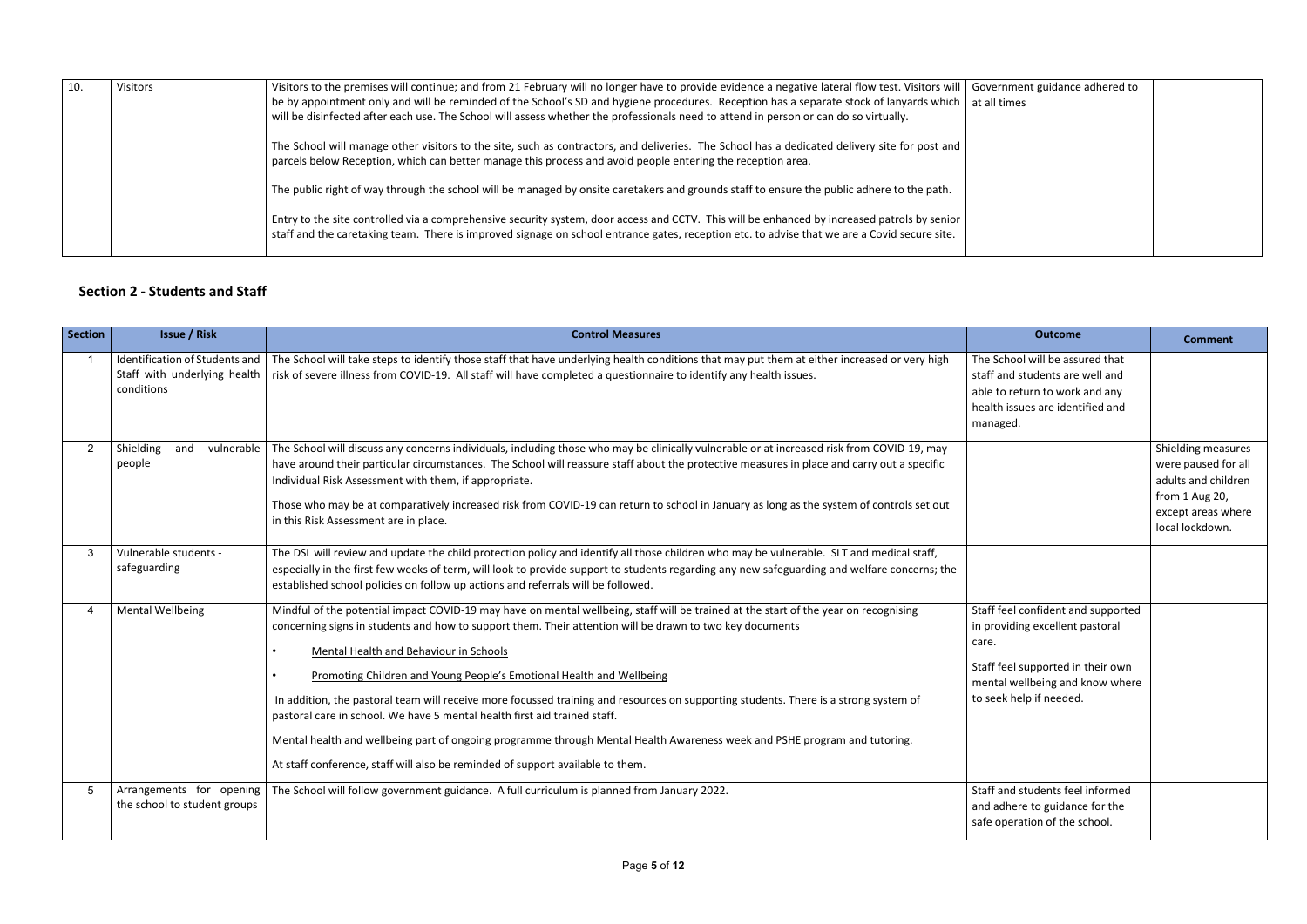|    |                                                                       | We will continue to offer remote learning for students who have COVID but who are otherwise well enough to take part in lessons online.<br>Remote lessons are not available students are unwell for other reasons. In these cases, it's important students focus on recovering at home<br>and returning to school when they are well.<br>All teachers and staff can operate across different classes and year groups to facilitate the delivery of the school timetable. If staff need to<br>move between classes and year groups, they should try and keep their distance from students and other staff as much as they can, ideally<br>2m from other adults.<br>Tutors and HSMs reminded at Staff Conference to keep in regular contact with members of the community who have not returned to                                                                                                                                                                                                                                                                                                                                                                                                            |                                                                                                                                                                                                                                 |                                            |
|----|-----------------------------------------------------------------------|-------------------------------------------------------------------------------------------------------------------------------------------------------------------------------------------------------------------------------------------------------------------------------------------------------------------------------------------------------------------------------------------------------------------------------------------------------------------------------------------------------------------------------------------------------------------------------------------------------------------------------------------------------------------------------------------------------------------------------------------------------------------------------------------------------------------------------------------------------------------------------------------------------------------------------------------------------------------------------------------------------------------------------------------------------------------------------------------------------------------------------------------------------------------------------------------------------------|---------------------------------------------------------------------------------------------------------------------------------------------------------------------------------------------------------------------------------|--------------------------------------------|
|    |                                                                       | school.                                                                                                                                                                                                                                                                                                                                                                                                                                                                                                                                                                                                                                                                                                                                                                                                                                                                                                                                                                                                                                                                                                                                                                                                     |                                                                                                                                                                                                                                 |                                            |
|    | Management of workplaces<br>and offices                               | Maintain social distancing between people who work in one place such as office or reception staff. The School has carried out office<br>assessment with line managers. Desks/workstations should allow staff to maintain social distancing wherever possible - rearranging offices<br>to keep SD or where this is not possible, work side by side or facing away from each other. If other reasonable measures are not possible<br>then the use of screens may be considered. Screens have been fitted at the reception desk to assist the receptionists when dealing with<br>members of the public.                                                                                                                                                                                                                                                                                                                                                                                                                                                                                                                                                                                                        |                                                                                                                                                                                                                                 |                                            |
|    | Arrival and departure from<br>school                                  | Parents will be informed and, if necessary, regularly reminded that they must maintain SD from the next adult or child at all times when<br>bringing their daughter to or collecting them from school.                                                                                                                                                                                                                                                                                                                                                                                                                                                                                                                                                                                                                                                                                                                                                                                                                                                                                                                                                                                                      | Clear drop off/ pick up procedures                                                                                                                                                                                              |                                            |
|    |                                                                       | Parents may only enter the site by agreement and appointments must be made prior to the visit. Parents may telephone the school at any<br>time should they have any concerns or issues about which the school need to be informed.                                                                                                                                                                                                                                                                                                                                                                                                                                                                                                                                                                                                                                                                                                                                                                                                                                                                                                                                                                          |                                                                                                                                                                                                                                 |                                            |
|    | Students or Staff have<br>compliance with quarantine<br>arrangements. | The School continues to offer a facility to allow students to fulfil their quarantine requirements on site. A detailed method statement about<br>this quarantine procedure is in place.<br>The School will take disciplinary action against any student of staff member who breaches the government guidance on quarantine.                                                                                                                                                                                                                                                                                                                                                                                                                                                                                                                                                                                                                                                                                                                                                                                                                                                                                 | Staff and students will comply with<br>quarantine arrangements required<br>by Government guidance.                                                                                                                              |                                            |
|    | People who are unwell<br>before entering school site                  | Students, staff and parents and visitors must not come into school if they have COVID-19 symptoms (a new continual cough, a temperature<br>in excess of 37.8°C or a loss of or change in their normal sense of taste or smell (anosmia)) or have tested positive in the last 10 days. A<br>notice stating this is in the school noticeboards on the driveway and at Reception.<br>NHS Test and Trace programme, the individual contacted should stay at home.<br>In addition, communications from the school to parents and staff have reminded everyone of the need to not attend if they show<br>symptoms or have been contacted by track and trace. Action in event of positive LFT - from 5 Jan When to self-isolate and what to do                                                                                                                                                                                                                                                                                                                                                                                                                                                                     | The School will be able to carefully<br>and sensitively manage people<br>who are unwell to reduce the risk<br>of the spread of COVID-19 before<br>they travel to school.                                                        |                                            |
| 10 | People who are unwell at<br>school                                    | Anyone developing symptoms during the school day is sent home. They must follow the government guidance. Action in event of positive<br>LFT - from 5 Jan When to self-isolate and what to do<br>If a student is awaiting collection, they should go to the Health Centre where they can be isolated under the supervision of the School<br>Nurse. If it is not possible to isolate them, we will move them to an area which is at least 2 metres away from other people.<br>The Health Centre/ Isolation wing has dedicated toilet facilities and scrupulous hygiene practices will be applied.<br>If a boarder shows symptoms, they should initially self-isolate in their residential setting / staffed Health Centre. Some boarders may be<br>collected and self-isolate in their family home.<br>Anyone who has helped someone with symptoms and any students who have been in close contact with them do not need to go home to<br>self-isolate unless they develop symptoms themselves. People should observe good hygiene by handwashing before and after helping. The<br>Health Centre staff will be provided with appropriate PPE. Close contact is defined as within 2m for more than 15 minutes. | Staff and students are aware of<br>symptoms and can instigate<br>correct protocols.<br>The School will be able to carefully<br>and sensitively manage people<br>who are unwell to reduce the risk<br>of the spread of COVID-19. |                                            |
| 11 | Infection control                                                     | Testing. Twice weekly asymptomatic testing is no longer required.<br>From 1 April the Government will no longer provide free to order universal symptomatic and asymptomatic testing for the general public in<br>England.                                                                                                                                                                                                                                                                                                                                                                                                                                                                                                                                                                                                                                                                                                                                                                                                                                                                                                                                                                                  | Staff are aware of symptoms and<br>can instigate correct protocols.                                                                                                                                                             | On site briefing for<br>all relevant staff |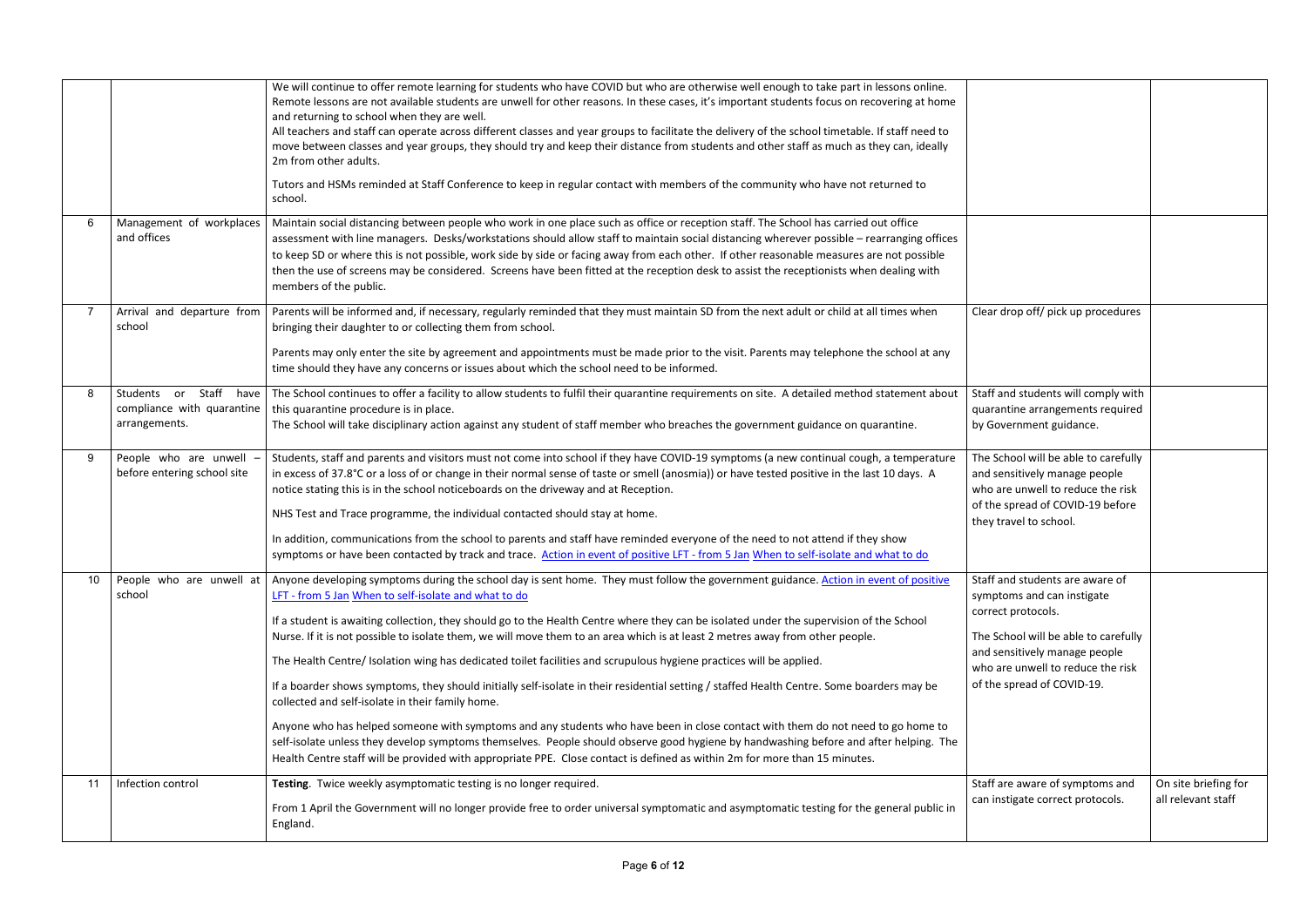|    |                                                                                                                | Self-isolation: Although it is no longer a legal requirement to stay at home and isolate after receiving a positive test result, Woldingham is<br>asking staff, students and visitors not to come to school until they have two negative lateral flow tests on day 5 and 6. Please do not return<br>to school until you have two negative lateral flow tests 24 hours apart (earliest is day 5 and 6) or 10 days after a first positive test. If you<br>suspect you have COVID, please keep away from school until you have the result of a COVID test, which remain free for the time being. | Track and Trace will advise any<br>persons presenting with COVID-19<br>symptoms. | before students<br>return. |
|----|----------------------------------------------------------------------------------------------------------------|-----------------------------------------------------------------------------------------------------------------------------------------------------------------------------------------------------------------------------------------------------------------------------------------------------------------------------------------------------------------------------------------------------------------------------------------------------------------------------------------------------------------------------------------------------------------------------------------------|----------------------------------------------------------------------------------|----------------------------|
| 12 | NHS Track and Trace.<br>Risk is that staff/students do<br>not follow the Government<br>Track and Trace service | From 24 February, the Government will:<br>a. No longer ask fully vaccinated close contacts and those aged under 18 to test daily for 7 days and remove the legal requirement for<br>close contacts who are not fully vaccinated to self-isolate.<br>b. End routine contact tracing. Contacts will no longer be required to self-isolate or advised to take daily tests. Staff, children and young<br>people should attend their education settings as usual. This includes staff who have been in close contact within their household, unless<br>they are able to work from home.            | The impact of a confirmed case<br>can be limited                                 |                            |
| 13 | Vaccination                                                                                                    | The School encourages all eligible staff to take up the offer of a COVID vaccination and any boosters that may be offered. The School has<br>always offered staff and boarders the opportunity to have flu jab at School and would encourage those eligible to take up the offer from<br>their local GP.<br>The School will be working with the local HPT to assist in delivering the Government initiative to vaccinate young people aged 12 to 15<br>years as they are now being offered a first dose of the vaccine through a school based COVID-19 vaccination programme.                 |                                                                                  |                            |
| 14 | Local outbreak                                                                                                 | In the event of a local outbreak, the Government guidance will be followed. The School has a separate policy on managing an increase in<br>positive cases and will liaise with the Health Protection Team (HPT) when appropriate.                                                                                                                                                                                                                                                                                                                                                             |                                                                                  |                            |

# **Section 3 - School Teaching and Co-Curricular**

|                | <b>Issue / Risk</b>                     | <b>Control Measures</b>                                                                                                                                                                                                                                                                                                                                                                                                                                                                                                                                                                                                                                                                                                                                                                                                                                                                          | <b>Outcome</b>                                                                                                                                      | <b>Comment</b>                                      |
|----------------|-----------------------------------------|--------------------------------------------------------------------------------------------------------------------------------------------------------------------------------------------------------------------------------------------------------------------------------------------------------------------------------------------------------------------------------------------------------------------------------------------------------------------------------------------------------------------------------------------------------------------------------------------------------------------------------------------------------------------------------------------------------------------------------------------------------------------------------------------------------------------------------------------------------------------------------------------------|-----------------------------------------------------------------------------------------------------------------------------------------------------|-----------------------------------------------------|
|                | Safeguarding                            | Safeguarding policy adjusted in light of KSCSIE 2021, including the COVID guidance and circulated to staff and Governors; also posted on<br>school website. Training on the updates given to staff at Staff Conference. Also, staff must read and declare they have understood key<br>policies relating to safeguarding.<br>Safeguarding policy in place and can be accessed on the School website.<br>Remote Learning Handbook created and updated.                                                                                                                                                                                                                                                                                                                                                                                                                                             | Safeguarding practices are well<br>established and staff feel<br>confident in procedures.                                                           | Reassessment as and<br>per Government<br>guidelines |
| $\overline{2}$ | Is the DSL and DDSL easily<br>contacted | DSL and DDSL available throughout the term and holiday periods. Contact details are known and widely publicised. DSL on call during<br>holiday period. DSL and DDSL onsite once students return.<br>How to contact the DSL and DDSL forms part of the start of term training and is also written into the Safeguarding during Remote Learning<br>should a local lockdown occur.                                                                                                                                                                                                                                                                                                                                                                                                                                                                                                                  | Established procedure for<br>contacting DSL in place.                                                                                               |                                                     |
| 3              | <b>Classroom Management</b>             | Ideally, adults should maintain SD from each other, and from students, although this will not always be possible. Close face to face contact<br>should be avoided and minimise time spent within 1m of others. On return to school, students will be reminded of this and will be<br>encouraged to maintain SD and not touch staff and other students where possible. See<br>Ensure that class sizes reflect the numbers of teaching staff available and are kept as small as possible. Teaching staff to maintain SD from<br>students whenever possible.<br>Face Coverings. From February, the Government says that face coverings do not have to be worn in classrooms and in communal areas.<br>From 24 February, the School has adopted the policy of not requiring masks to be work around the school site but will keep this under<br>review should the number of positive cases increase. | Communal places present the<br>only possible mix of year groups.<br>Teacher dismissal, staff duties<br>and a one-way system help<br>alleviate this. |                                                     |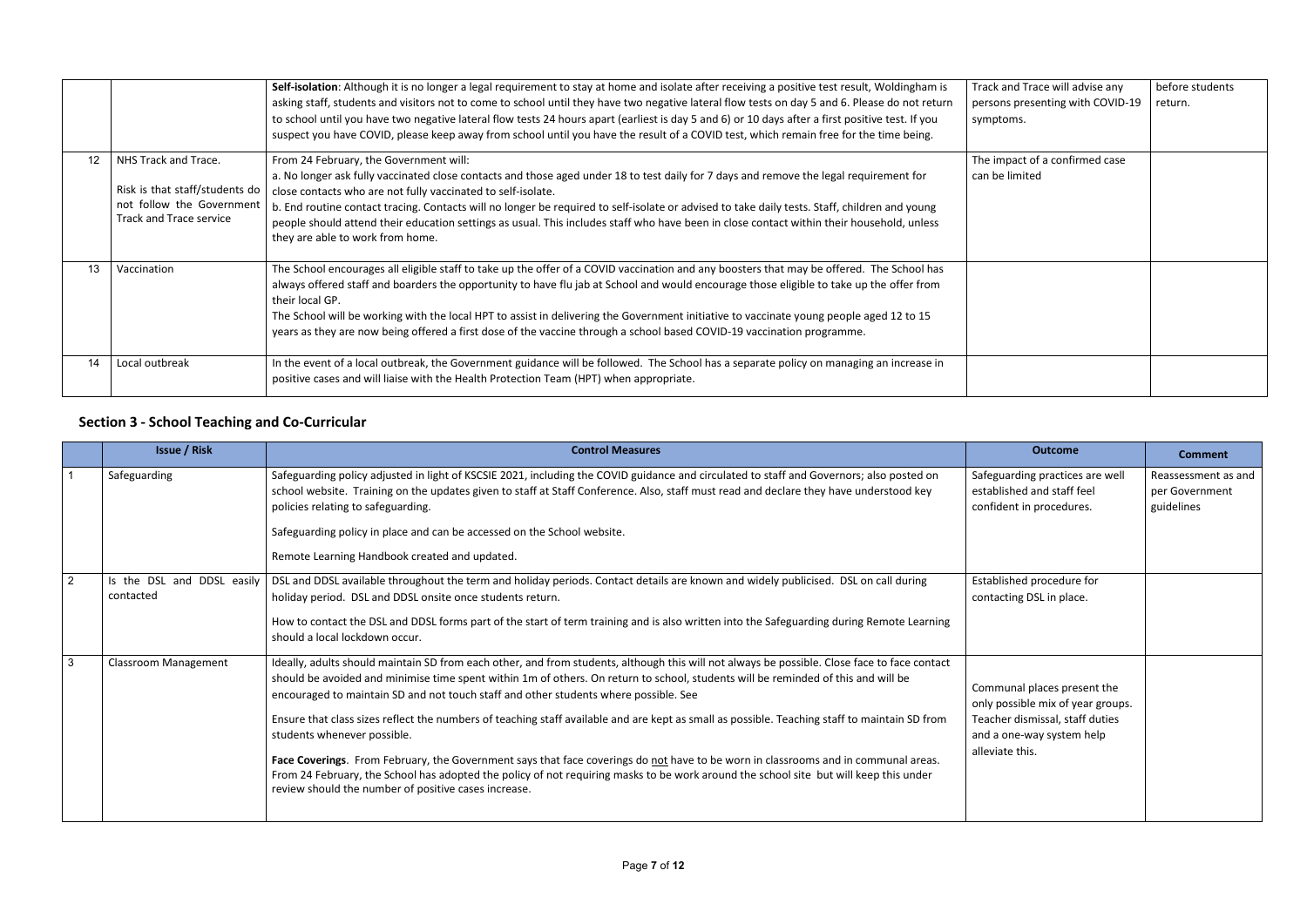|                 |                                                                             | Classrooms and other teaching spaces Classrooms will be adapted to support SD where possible. They will be well ventilated using natural<br>ventilation where possible - opening windows and propping open doors. Doors may be held open to avoid them being touched by those<br>coming and going from the classroom. Doors should be closed once the group has left the room. At the end of the day, all doors to all rooms<br>must be closed to comply with fire prevention. Windows must be closed to maintain security of the site. Seating plans will be used to<br>reduce walking about and so students use the same desk each day where possible.<br>IT. We will ask students to bring in their own mobile devices and headphones/earphones.<br>Cleaning. Cleaning spray and disposable towels are available in every space, if required. It is preferred that wipes are not used as these are<br>more difficult to dispose of in an environmentally friendly way as they often contain plastic.<br>Registration. This will take place as normal. This year we have moved towards single year group reg (not Marden) so this allows students to<br>remain in their bubbles. Attendance and health of students on site will be managed. |                                                                                            |  |
|-----------------|-----------------------------------------------------------------------------|-----------------------------------------------------------------------------------------------------------------------------------------------------------------------------------------------------------------------------------------------------------------------------------------------------------------------------------------------------------------------------------------------------------------------------------------------------------------------------------------------------------------------------------------------------------------------------------------------------------------------------------------------------------------------------------------------------------------------------------------------------------------------------------------------------------------------------------------------------------------------------------------------------------------------------------------------------------------------------------------------------------------------------------------------------------------------------------------------------------------------------------------------------------------------------------------------------------------------------------------------|--------------------------------------------------------------------------------------------|--|
| $\overline{4}$  | Induction of staff and students                                             | Induction will take place for both new students and staff joining in the Spring Term and on ad hoc basis for those joining part-way through<br>the term.                                                                                                                                                                                                                                                                                                                                                                                                                                                                                                                                                                                                                                                                                                                                                                                                                                                                                                                                                                                                                                                                                      | New staff will be well informed of<br>the school's policies and<br>procedure.              |  |
| $5\phantom{.0}$ | Sports arrangement                                                          | PE curriculum being fulfilled in line with government guidance.<br>School sports fixtures will continue in the Spring Term following Sport England and National Governing Body guidelines.                                                                                                                                                                                                                                                                                                                                                                                                                                                                                                                                                                                                                                                                                                                                                                                                                                                                                                                                                                                                                                                    | Fitness room to be staffed<br>appropriately with classes and all<br>guidance followed.     |  |
| $6\phantom{.}6$ | Drama and Music<br>Dance,<br>spaces                                         | Elements of drama/music form part of the revised timetable, with SD measures for all subjects in-line with Government guidance.<br>Drama and Music activities will continue in the Spring Term following general guidance and guidance from Music Mark:<br>https://www.musicmark.org.uk/resources/music-unlocked- guidance-for-schools-and-music-providers/                                                                                                                                                                                                                                                                                                                                                                                                                                                                                                                                                                                                                                                                                                                                                                                                                                                                                   |                                                                                            |  |
| $\overline{7}$  | Art, DT and Science spaces                                                  | Science and DT will refer to the relevant CLEAPSS Guidance. Heads of Department will ensure compliance with guidance regarding Art,<br>Science and DT in relation to preparing to re-open and running practical activities.                                                                                                                                                                                                                                                                                                                                                                                                                                                                                                                                                                                                                                                                                                                                                                                                                                                                                                                                                                                                                   |                                                                                            |  |
| 8               | Staff areas                                                                 | Normal SD rules apply throughout the School. Cleaning of communal areas is carried out before/after school to further enforce SD.<br>Larger meetings (greater than 10 staff) to take place on MS Teams where possible or in suitably ventilated large venues e.g. Auditorium.<br>Face to face meetings, if needed, should be held with SD rules in well ventilated spaces.<br>Copiers will be cleaned daily as part of COVID-19 process. Staff should sanitise their hands before using them.<br>Staff rooms and will be open and staff are expected to observe SD measures and use the facilities in a responsible and courteous manner.                                                                                                                                                                                                                                                                                                                                                                                                                                                                                                                                                                                                     | Access to office and other<br>facilities are maintained in a safe<br>and practical manner. |  |
| 9               | Bags                                                                        | To reduce contamination risk, students should bring their own school bag with all books and equipment for that day. No personal<br>belongings may be left around the school.                                                                                                                                                                                                                                                                                                                                                                                                                                                                                                                                                                                                                                                                                                                                                                                                                                                                                                                                                                                                                                                                  |                                                                                            |  |
| 10              | Corridors, Stairs and Locker<br>rooms                                       | Passing briefly is considered a low risk, we will avoid creating busy areas by careful management.                                                                                                                                                                                                                                                                                                                                                                                                                                                                                                                                                                                                                                                                                                                                                                                                                                                                                                                                                                                                                                                                                                                                            | SD maintained in transit place.                                                            |  |
| 11              | <b>School Trips</b>                                                         | These will be limited in the Spring Term and subject to separate risk assessment.<br>The School will review any future residential trips following evolving Government guidance.                                                                                                                                                                                                                                                                                                                                                                                                                                                                                                                                                                                                                                                                                                                                                                                                                                                                                                                                                                                                                                                              | Only safe an appropriate trip is<br>scheduled.                                             |  |
| 12              | such as<br>gatherings<br>Large<br>collective<br>assemblies<br>or<br>worship | Assemblies to be held collectively in the well-ventilated Auditorium.                                                                                                                                                                                                                                                                                                                                                                                                                                                                                                                                                                                                                                                                                                                                                                                                                                                                                                                                                                                                                                                                                                                                                                         |                                                                                            |  |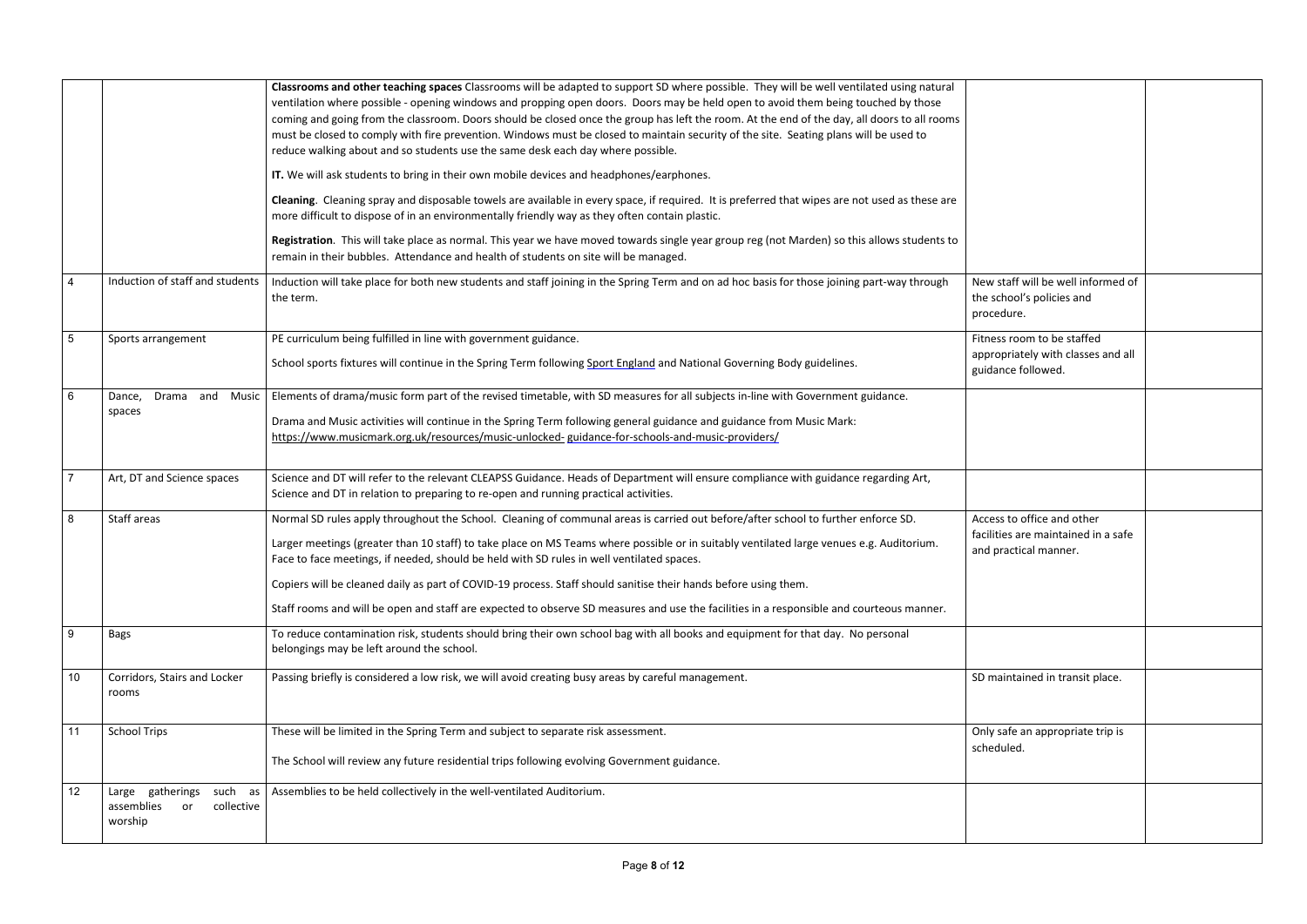| $\sqrt{2}$ | Outdoor playground | .<br>The outdoor<br>ా Years 7 and 8.<br>ir plav area will be able to be used.<br>d by the |  |
|------------|--------------------|-------------------------------------------------------------------------------------------|--|
|            | equipment          |                                                                                           |  |

# **Section 4 – Catering and Breaks**

| <b>Issue / Risk</b> | <b>Control Measures</b>                                                                                                                                                                                                                                                                                              | <b>Outcome</b>                                                                                                                                  | <b>Comment</b> |
|---------------------|----------------------------------------------------------------------------------------------------------------------------------------------------------------------------------------------------------------------------------------------------------------------------------------------------------------------|-------------------------------------------------------------------------------------------------------------------------------------------------|----------------|
| Meal arrangements   | Full plans are in place for the safe serving of food to staff and students.                                                                                                                                                                                                                                          | Considered procedures in place<br>to maintain safety and SD.<br>Staff and students can have their<br>lunch and other meals in a safe<br>manner. |                |
| Cleaning            | There appears little evidence that COVID-19 is transmitted through food. As a matter of good food hygiene practice anyone handling food<br>should wash their hands often with soap and water for at least 20 seconds before doing so.<br>Sodexo have prepared a separate RA on activities and school meal provision. | Considered procedures in place<br>to maintain safety and SD.                                                                                    |                |
| Water               | Students and staff will be asked to bring in their own water bottles and there are several water dispensers around the school site.<br>Although water fountains will be temporarily taken out of use, the School has invested in new water coolers which are located around the<br>site.                             |                                                                                                                                                 |                |

### **Section 5 - Medical**

|                | <b>Issue / Risk</b>                          | <b>Control Measures</b>                                                                                                                                                                                                                                                                                                                                                                                                                                                                                                                | <b>Outcome</b>                                         | <b>Comment</b> |
|----------------|----------------------------------------------|----------------------------------------------------------------------------------------------------------------------------------------------------------------------------------------------------------------------------------------------------------------------------------------------------------------------------------------------------------------------------------------------------------------------------------------------------------------------------------------------------------------------------------------|--------------------------------------------------------|----------------|
| $\mathbf{1}$ . | <b>Health Centre staffing</b>                | The Health Centre is fully staffed and can rely on the support of the local GP practice.<br>Health Centre will be open and staffed by 1 (or 2 depending on rota) nurses during the period of reopening. There are qualified First<br>Aiders on site. Health Centre Sister has undertaken specific COVID-19 training.<br>The School has recruited Bank Nurses in case need arises.                                                                                                                                                      | Medical staffing is satisfactory.                      |                |
| 2.             | <b>Health Centre Policies</b>                | COVID-19 medical procedures reviewed. Parents have been informed very clearly not to send their daughter to school if she is unwell<br>and/ or displaying any symptoms of COVID-19. Staff and parents have been sent a number of communications to inform them of<br>procedure should they/their daughter become unwell or experience COVID-19 related symptoms during the school day.                                                                                                                                                 | Medical issues can safely be<br>managed.               |                |
| 3.             | Is the medical room(s) properly<br>equipped? | PPE available at school and the Health Centre will be set up as an isolation area whilst waiting on a parent to collect any student who is<br>unwell.                                                                                                                                                                                                                                                                                                                                                                                  | The medical room is sufficiently<br>equipped.          |                |
| 4.             | PPE - for students and staff                 | From February, the Government says that face coverings do not have to be worn in classrooms and in communal areas. From 24<br>February, the School has adopted the policy of not requiring masks to be work around the school site but will keep this under review<br>should the number of positive cases increase.<br>Appropriate PPE will be available for the medical staff. See Medical Section. Staff and Students are advised to wear masks and drivers are<br>entitled to ask passengers to wear them. See Transport Section 8. | Appropriate PPE is in place for<br>staff and students. |                |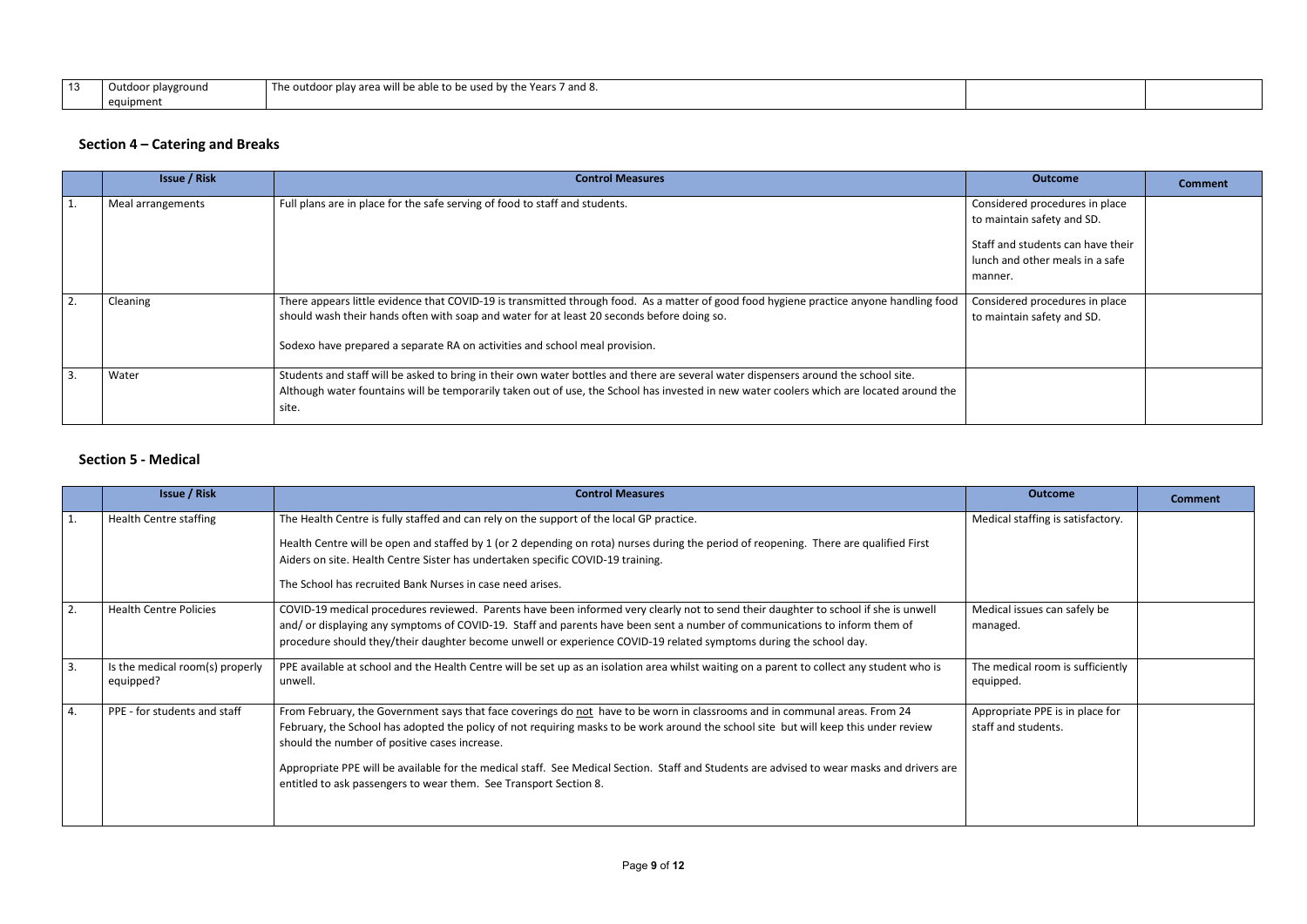| The school has knowledge of     |                      |
|---------------------------------|----------------------|
| medical issues.                 |                      |
|                                 |                      |
|                                 |                      |
| No staff, students or parents   |                      |
| attend the school if exhibiting |                      |
| symptoms or are in the period   |                      |
| of self-isolation.              |                      |
|                                 |                      |
| No persons with COVID-19        |                      |
| symptoms will be allowed on     |                      |
| site.                           |                      |
|                                 |                      |
| No persons with COVID-19        |                      |
| symptoms will be allowed on     |                      |
| site.                           |                      |
|                                 |                      |
|                                 | Currently, it is not |
|                                 | deemed a fail-safe   |
|                                 | process and will not |
|                                 | pick up those who    |
|                                 | are asymptomatic.    |
| Emergencies will be managed     |                      |
| within existing procedures.     |                      |
|                                 |                      |
|                                 |                      |
|                                 |                      |

| 5.         | Is the school aware of all pre-<br>existing medical conditions?                                              | Parents will have completed medical information forms prior to joining the school. This information is stored with the school nurses and<br>on iSAMS.<br>See Section 2                                                                                                                                                                                        | The school has knowledge of<br>medical issues.                                                                          |
|------------|--------------------------------------------------------------------------------------------------------------|---------------------------------------------------------------------------------------------------------------------------------------------------------------------------------------------------------------------------------------------------------------------------------------------------------------------------------------------------------------|-------------------------------------------------------------------------------------------------------------------------|
| 6.         | Who has tested positive for<br>COVID- 19 and is it recorded?<br>(for elimination<br>purposes)?               | A list of students who have tested positive LFT/PCR is maintained by the School Office and shared with the Health Centre.<br>Staff should contact their line manager in the usual way to report an absence but if it is Covid related the manager should report this to HR<br>to enable the school to manage isolation periods and staff absence effectively. | No staff, students or parents<br>attend the school if exhibiting<br>symptoms or are in the period<br>of self-isolation. |
| $\vert$ 7. | Contact with anyone tested   See Section 2.<br>positive to COVID-19                                          |                                                                                                                                                                                                                                                                                                                                                               | No persons with COVID-19<br>symptoms will be allowed on<br>site.                                                        |
| 8.         | Staff or student sent home with<br>COVID-19 symptoms (a cough,<br>high temperature or shortness<br>of breath | See Section 2<br>Staff and students informed that they must not attend school if self-isolating or have symptoms, this has been emphasised in regular<br>communications. Those with symptoms should arrange have a test and advise the school of the result.                                                                                                  | No persons with COVID-19<br>symptoms will be allowed on<br>site.                                                        |
| 9.         | Temperature checks                                                                                           | The School will remind parents that students should not attend school if they have any COVID-19 symptoms, including a high temperature.<br>The school has mobile hand-held digital temperature checking devices that can be deployed as required. Each boarding house has one.                                                                                |                                                                                                                         |
| 10.        | <b>Emergency procedures</b>                                                                                  | The same emergency routes would apply as currently in place.                                                                                                                                                                                                                                                                                                  | Emergencies will be managed<br>within existing procedures.                                                              |
| 11.        | <b>Medical Staff PPE</b>                                                                                     | Health Centre have PPE & cleaning materials and the School nursing staff have completed update training.                                                                                                                                                                                                                                                      |                                                                                                                         |
|            |                                                                                                              |                                                                                                                                                                                                                                                                                                                                                               |                                                                                                                         |

## **Section 6 - Boarding**

|                | <b>Issue / Risk</b>                 | <b>Control Measures</b>                                                                                                                                                                                                                                                                                                                                                   | <b>Outcome</b>                              | <b>Comment</b> |
|----------------|-------------------------------------|---------------------------------------------------------------------------------------------------------------------------------------------------------------------------------------------------------------------------------------------------------------------------------------------------------------------------------------------------------------------------|---------------------------------------------|----------------|
|                | Boarding policies and<br>procedures | The School has signed up to the BSA Covid safe charter.<br>Students arriving from overseas will complete a quarantine period in the boarding houses or in an isolation wing in as necessary The<br>School has produced a separate risk assessment for quarantine boarding and there has been clear communication with these boarding<br>parents.                          | School can safely welcome back<br>boarders. |                |
| $\overline{2}$ | Staff                               | There has been a residential staff conference before the start of term so there is confidence and familiarisation with the processes and<br>procedures.                                                                                                                                                                                                                   | Staff are well informed.                    |                |
| $\mathbf{3}$   | Transport                           | The Transport Officer and Head of Boarding have been liaising with parents directly to ensure students have a clear plan to arrive at the<br>school and the flight details are known by the School. A similar process will be put in place for students' departure at the end of term and<br>a separate letter will be sent to boarding parents about these arrangements. | Safe travel arrangements.                   |                |
| $\overline{4}$ | Quarantine                          | Arrangements have been put in place to safely manage and welcome the girls back to school who need to comply with the relevant<br>quarantine arrangements.                                                                                                                                                                                                                | Comply with legislation.                    |                |
| 5              | Meals                               | Boarders will take breakfast and supper in the normal way.                                                                                                                                                                                                                                                                                                                |                                             |                |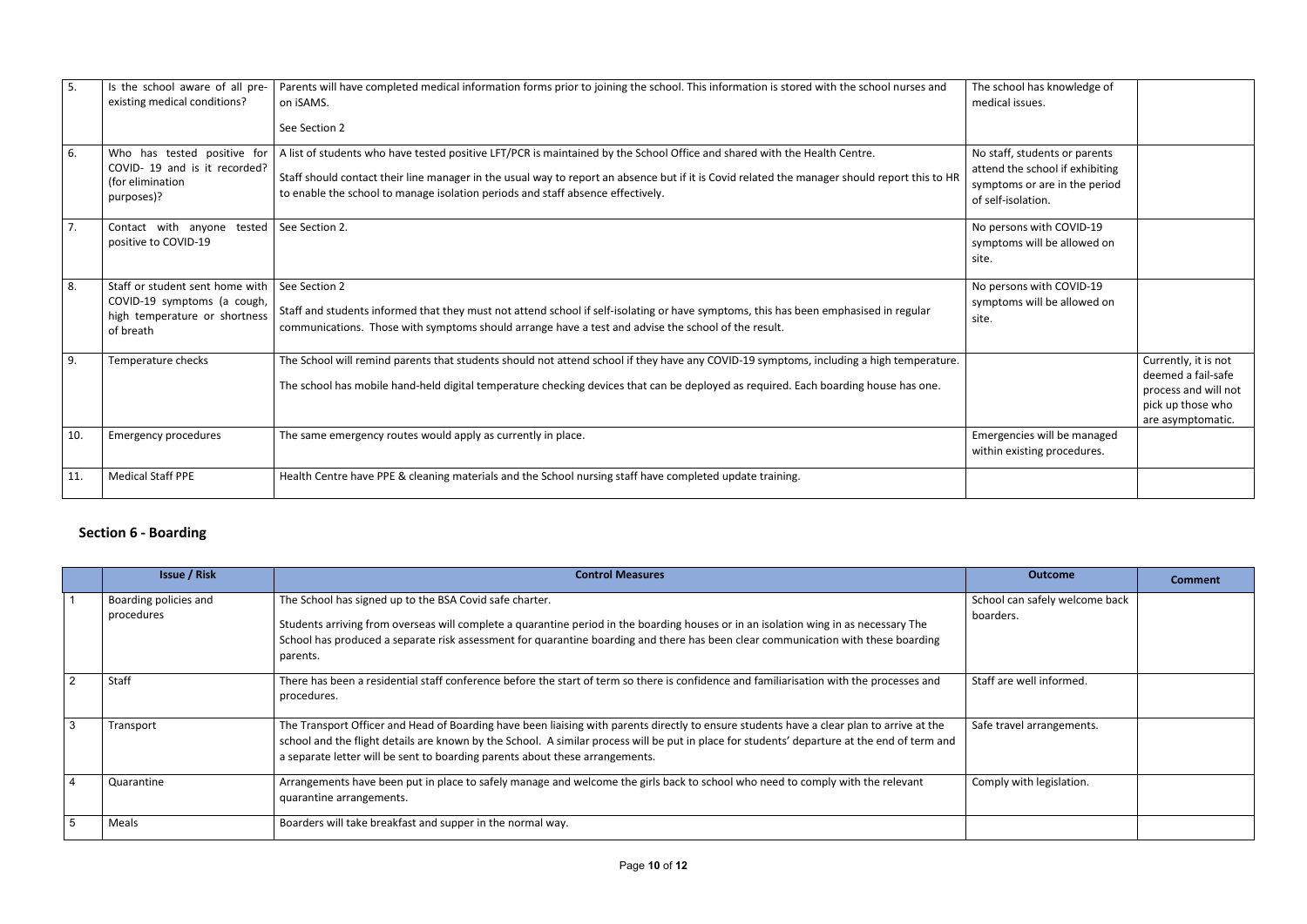| $6\overline{6}$ | Symptoms         | If a boarding student shows symptom of COVID-19, the School will should ensure that the student self-isolates and will be looked after by<br>boarding staff, following systems well established under quarantine arrangements. They may also isolate with their guardian.<br>Existing quarantine and testing arrangements will be maintained. If appropriate, testing will be arranged see Section 2. | Any symptoms are managed                                                                 |
|-----------------|------------------|-------------------------------------------------------------------------------------------------------------------------------------------------------------------------------------------------------------------------------------------------------------------------------------------------------------------------------------------------------------------------------------------------------|------------------------------------------------------------------------------------------|
| $\overline{ }$  | <b>Bathrooms</b> | The School benefits from a number of boarding houses and the location of each boarder has been carefully planned to ensure they can<br>access dedicated facilities.                                                                                                                                                                                                                                   | Prevention of spread of COVID-<br>19                                                     |
| 8               | Laundry          | The DS team will ensure laundry is managed and washed appropriately.                                                                                                                                                                                                                                                                                                                                  | Prevention of spread of COVID-<br>19                                                     |
| 9               | Trips            | A small number of external trips are planned for the Spring Term 2022.                                                                                                                                                                                                                                                                                                                                | Each trip will be carefully risk<br>assessed according to our Trips<br>and Visits Policy |
| 10              | Visitors         | Visitors to boarders will be by appointment only. Boarding staff will carefully manage any visiting parents and parents will not be<br>permitted into the boarding areas. Boarding staff resident in boarding houses will be discouraged form having visitors to their<br>accommodation, particularly if there is no separate entrance.                                                               | Prevention of spread of COVID-<br>19                                                     |

## **Section 7 - Facilities Management**

|                 | <b>Issue / Risk</b>  | <b>Control Measures</b>                                                                                                                                                                                                                                                                                                                                                                                                                                                                                                                                                                                                                                                                                                                                                                                                                                                                                                                                               | <b>Outcome</b>                                                                                                                                | <b>Comment</b> |
|-----------------|----------------------|-----------------------------------------------------------------------------------------------------------------------------------------------------------------------------------------------------------------------------------------------------------------------------------------------------------------------------------------------------------------------------------------------------------------------------------------------------------------------------------------------------------------------------------------------------------------------------------------------------------------------------------------------------------------------------------------------------------------------------------------------------------------------------------------------------------------------------------------------------------------------------------------------------------------------------------------------------------------------|-----------------------------------------------------------------------------------------------------------------------------------------------|----------------|
|                 | Plant equipment      | Managed and documented by the Estates team who will apply the usual procedures of bringing plant online after a period. This includes:<br>Gas, heating, water supply, mechanical and electrical systems.                                                                                                                                                                                                                                                                                                                                                                                                                                                                                                                                                                                                                                                                                                                                                              | On-going works will be planned<br>in co-ordination with student<br>use of school areas.                                                       |                |
| $\overline{2}$  | Water quality        | The School will follow the usual water system building management procedures.<br>The School has a specialist water quality company who will advise on the action required. If a full system flush is required<br>but not immediately available, we will seek advice and implement a safe plan.                                                                                                                                                                                                                                                                                                                                                                                                                                                                                                                                                                                                                                                                        | All supplies of potable water<br>will be safe to drink.                                                                                       |                |
| $\mathbf{3}$    | <b>Swimming Pool</b> | The pool is open for student use and will be in accordance with the PE department's risk assessment. The showers will not be in use to<br>reduce the risk of spreading any infection.                                                                                                                                                                                                                                                                                                                                                                                                                                                                                                                                                                                                                                                                                                                                                                                 |                                                                                                                                               |                |
| $\overline{4}$  | Fire procedures      | The fire alarm is tested weekly by the caretakers and serviced by specialist external contractor. The fire risk assessment and fire<br>management arrangements were successfully reviewed over the summer holidays.                                                                                                                                                                                                                                                                                                                                                                                                                                                                                                                                                                                                                                                                                                                                                   | Fire protection systems all in<br>working order and procedures<br>adapted to maintain SD.                                                     |                |
| $5\phantom{1}$  | Fire doors           | The School recognises that fire doors must not be kept open by any other means other than proprietary hold open devices triggered by<br>the fire alarm. The School has invested in more 'door guard' systems, particularly in corridor areas. To maintain a safe environment and<br>prevent the spread of COVID-19 and assist with ventilation, the school will allow the temporary opening of doors such as in classrooms as<br>a temporary measure. It is considered the risk of a fire starting is probably lower than the risk of infection spread.<br>Where fire doors are temporarily held open, these will be closed by a member of staff using the room in the event of the fire alarm<br>activating. Wedges can be easily be removed if required in an emergency. Rooms that are not being used will have the doors closed at all<br>times. The caretakers and House staff will take extra time at the end of each day, to ensure all fire doors are closed. | Fire protection systems all in<br>working order and procedures<br>adapted to reduce the risk of<br>contamination and maintain<br>ventilation. |                |
| $6\overline{6}$ | Laundry              | Laundry equipment is serviced, and call outs are carried out with an external specialist contractor.                                                                                                                                                                                                                                                                                                                                                                                                                                                                                                                                                                                                                                                                                                                                                                                                                                                                  | Laundry service is available for<br>the demand anticipated                                                                                    |                |
| $\overline{7}$  | Waste                | Waste collections are bespoke to our requirements and come to collect as soon as required.                                                                                                                                                                                                                                                                                                                                                                                                                                                                                                                                                                                                                                                                                                                                                                                                                                                                            | Waste control systems working<br>normally                                                                                                     |                |